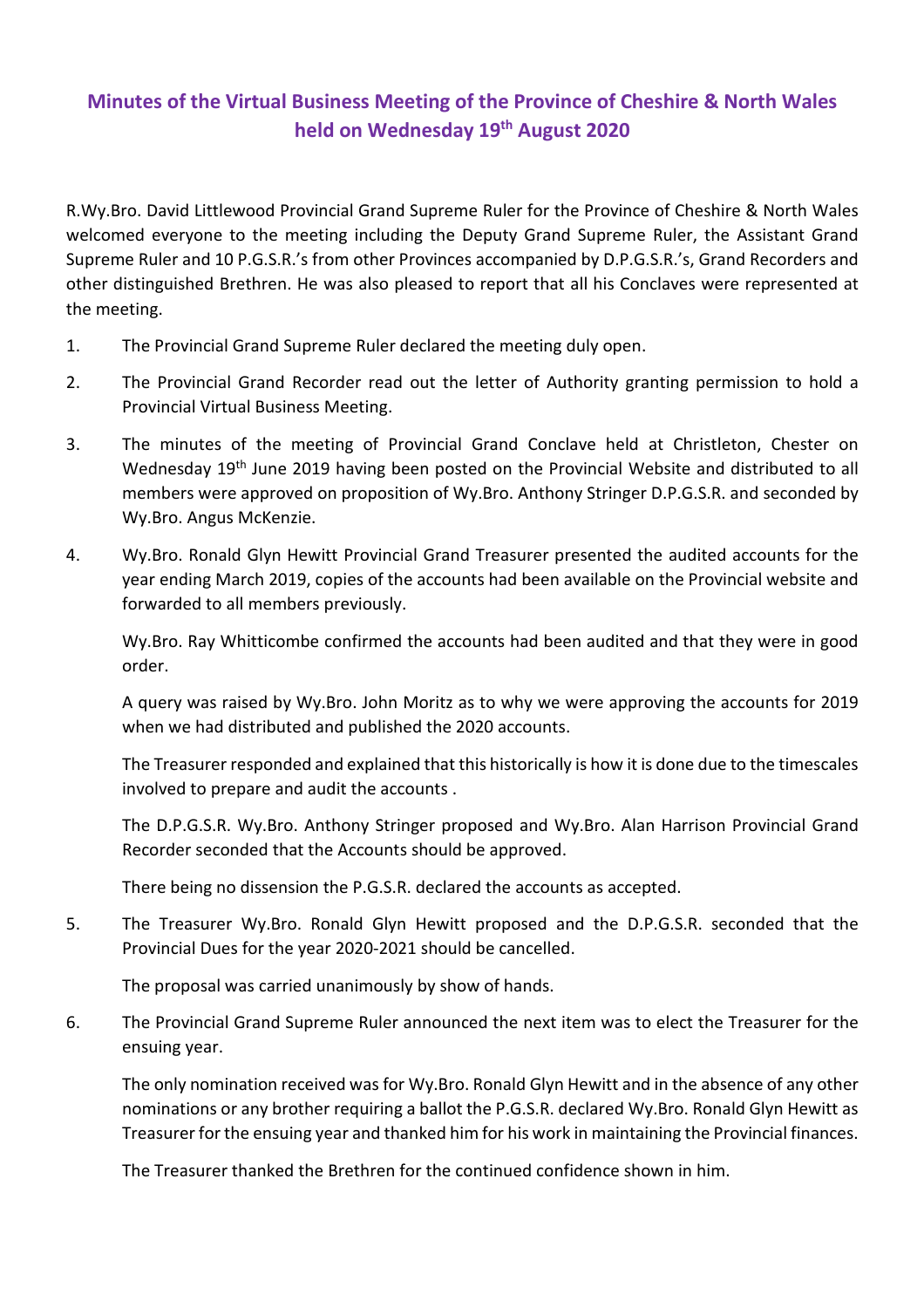- 7. The P.G.S.R. stated that the only nominations for Account Examiners were for Keith Butterworth and Ray Whitticombe and in the absence of any other nominations or any Brother requiring a ballot he declared them appointed and thanked them for their continued expertise in this role.
- 8. The Deputy Provincial Grand Supreme Ruler Wy.Bro. Anthony Stringer gave an In Memoriam report of the Brethren who had passed to higher service during the year namely :-

M.Wy.Bro. Peter Glyn Williams, Past Grand Supreme Ruler

Derek Harrison, P.G.Std.Br. - Fidelity Conclave No.50

Bernard Morgan Chappel, Pr.G.Stwd. – Vale of Weaver Conclave No. 278

Reginald Wilson, P.G.B.Br. – Shield of David Conclave No. 345

Mark Stutely Holding. Chester Conclave No 155

David Summers Thomson, P.G.Std.Br. – Verney Clayton Conclave No.45

John Dutton, P.A.G.D.C. – Verney Clayton Conclave No.45

Peter Edward Ryan P.D.P.G.S.R. – Fidelity Conclave No. 50

 The D.P.G.S.R. also gave a report on the charities and confirmed we had supported Vale of Clwyd MIND and the Wellspring Charity in Stockport the year 2019/20. A donation of £2000 had been made to Vale of Clwyd MIND just before lockdown with the latter still to be made when possible.

 Whilst the majority of the fundraising comes from the Sunday Lunch, Verney Clayton Conclave made a significant contribution this year when celebrating their centenary.

 The Charities nominated for 2020/21 are the local Parkinson's UK branch and Hope House Children's Hospice in Oswestry.

 He also reported that sadly our funds will be severely depleted this year due to Conclaves not meeting and the fact that the Sunday Lunch is unlikely to take place so he appealed to every Brother to consider the Charities and give generously when we next meet.

9. The report of the outgoing Provincial Grand Guide Wy.Bro. Robert Jordan having been distributed to all members and no amendments being forthcoming the Provincial Grand Supreme Ruler declared the report as approved.

 Wy.Bro. Robert Jordan was thanked for his hard work over the last two years and the Provincial Grand Supreme Ruler wished him well in his new role as Provincial Assistant Grand Summus in the Scarlet Cord.

 The Provincial Grand Supreme Ruler also extended his good wishes and thanks to Wy.Bro. Chris Welton the outgoing Provincial Grand Recorder who has been appointed Provincial Grand Summus for the Province of Cheshire & North Wales.

10. The Provincial Grand Supreme Ruler confirmed the appointments and promotions that had been posted on the Provincial website on the 17<sup>th</sup> June 2020 including the new members of the Arch of Steel.

 He thanked those that were leaving active office and expressed his disappointment and regret at not being able to personally invest all those who received a deserved promotion.